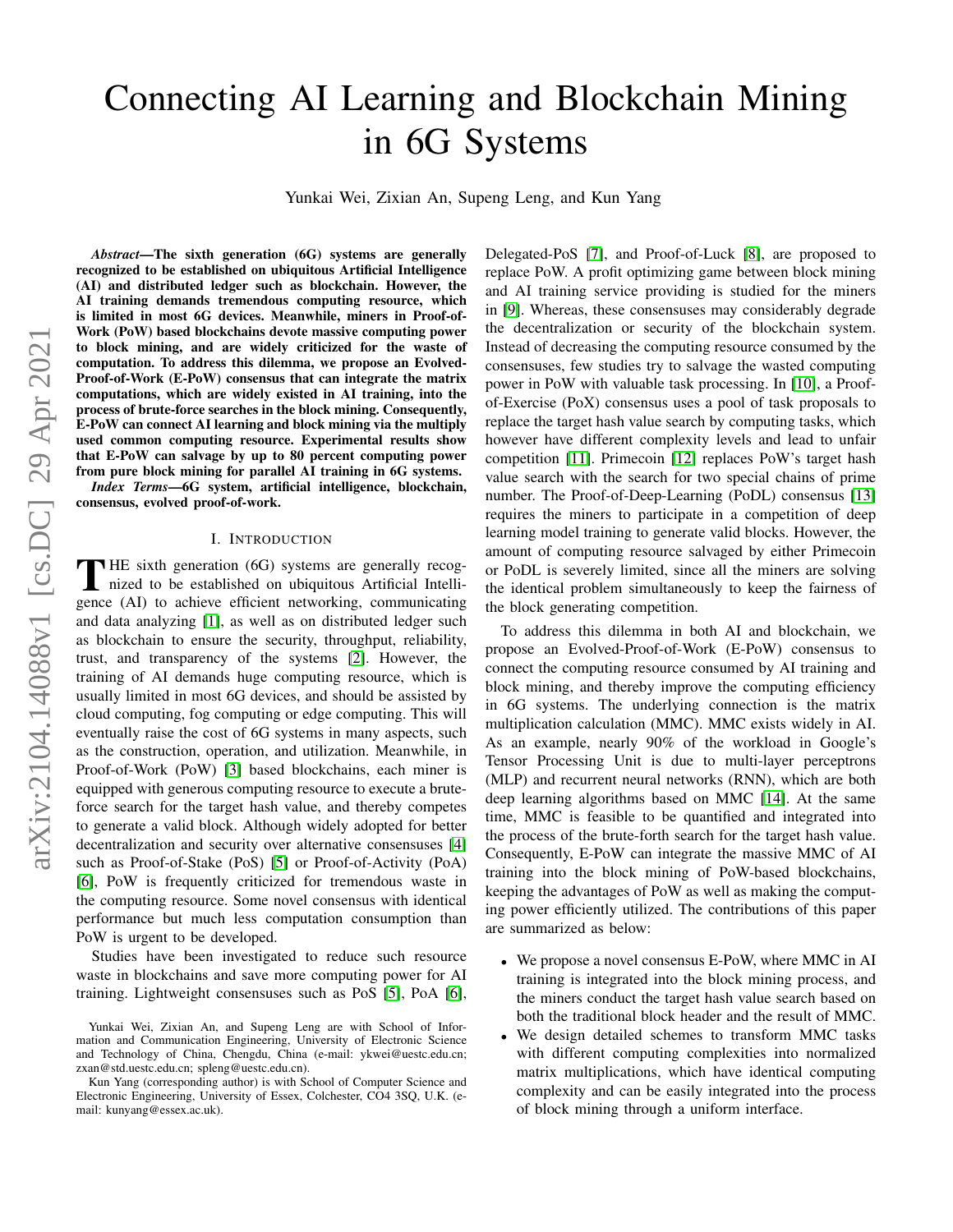

<span id="page-1-0"></span>Fig. 1. The basic idea of E-PoW to connect AI training and block mining in 6G systems.

• We conduct experiments in a campus network to verify the availability and effect of E-PoW. The results show that E-PoW can salvage considerable computing power from pure block mining for parallel AI training.

The remainder of this paper is organized as follows. The essentials of E-PoW are demonstrated in Section II. In section III, we design detailed schemes to normalize and integrate MMC into E-PoW. Section IV shows the performance of E-PoW with experiments. Finally, section V concludes this paper.

#### II. ESSENTIALS OF E-POW

In this section, we introduce the essentials of E-PoW, which can efficiently integrate the MMC tasks generated by AI training into the brute-force hash search in blockchain.

# *A. Architecture*

As shown in Fig. [1,](#page-1-0) AI training for intelligent processes in 6G systems, such as intelligent Operation, Administration and Maintenance (OAM), networking, communicating, accessing, and data analyzing, continuously generates massive MMC requirements, which are injected as computing tasks into an E-PoW based blockchain. An intermediate node, or so called the coordinator, is responsible for dividing these tasks into normalized sub-tasks (nsub-tasks), distributing these nsubtasks to the miners, integrating the results submitted by the miners, and returning the final results to the task source in 6G systems. During every target hash value search period, each miner calculates the nsub-task it claims, returns the result to the coordinator for task computing reward, and conducts the brute-force search based on traditional PoW header, nsub-task information, and the hash of this nsub-task's result.

## *B. Coordinator*

The coordinator divides and normalizes the MMC tasks into nsub-tasks, and distributes these nsub-tasks to the miners. In addition, it needs to verify (in a way with low overhead) and merge the results from the miners before returning them to the MMC task sources in the 6G system. For possible inquiries and verifications, the coordinator also stores the information of nsub-tasks and their results for feasible verification periods.

Specifically, an MMC task is generally the product of more than two matrices. The coordinator first divides it into a series of sub-tasks, each being the product of two matrices. These sub-tasks, with different sizes and computing complexities, are further divided into nsub-tasks, which have uniform size and computing complexity. Identified with (task id, sub-task id, nsub-task id), these nsub-tasks are sequentially calculated by the miners, who will subsequently return back the results. Then, the coordinator verifies and merges these results into the final result for the original MMC task. A verified result can bring corresponding reward to the miner calculating it, while a fake result would make this miner get penalty instead of reward for this nsub-task.

# *C. Miners*

An E-PoW enabled miner may conduct two types of loops to execute a brute-force search for the target hash value, namely task-free loop and task-involved loop. In the taskfree loop, the miner does not participate in MMC tasks and acts as a traditional PoW miner. In the task-involved loop, the miner executes the brute-force search based not only on the traditional PoW's header (including the nonce), but also on a Learning-Service-Providing (LSP) field consisting of 5 elements: task ID, sub-task ID, nsub-task ID, hash of nsubtask, hash of nsub-task result. To keep the fairness of the miners in generating valid blocks, a difficulty re-targeting scheme is adopted to set feasible hash difficulties for the taskinvolved loops.

In the beginning of a block time for generating a valid block, the miner first decides the number of the nsub-tasks it intends to complete during this block time. Then, the miner will conduct the corresponding number of task-involved bruteforce loops, each loop including one nsub-task, with one of the two possible cases following:

• The new valid block is successfully generated before the task-involved loops are completed. The miner will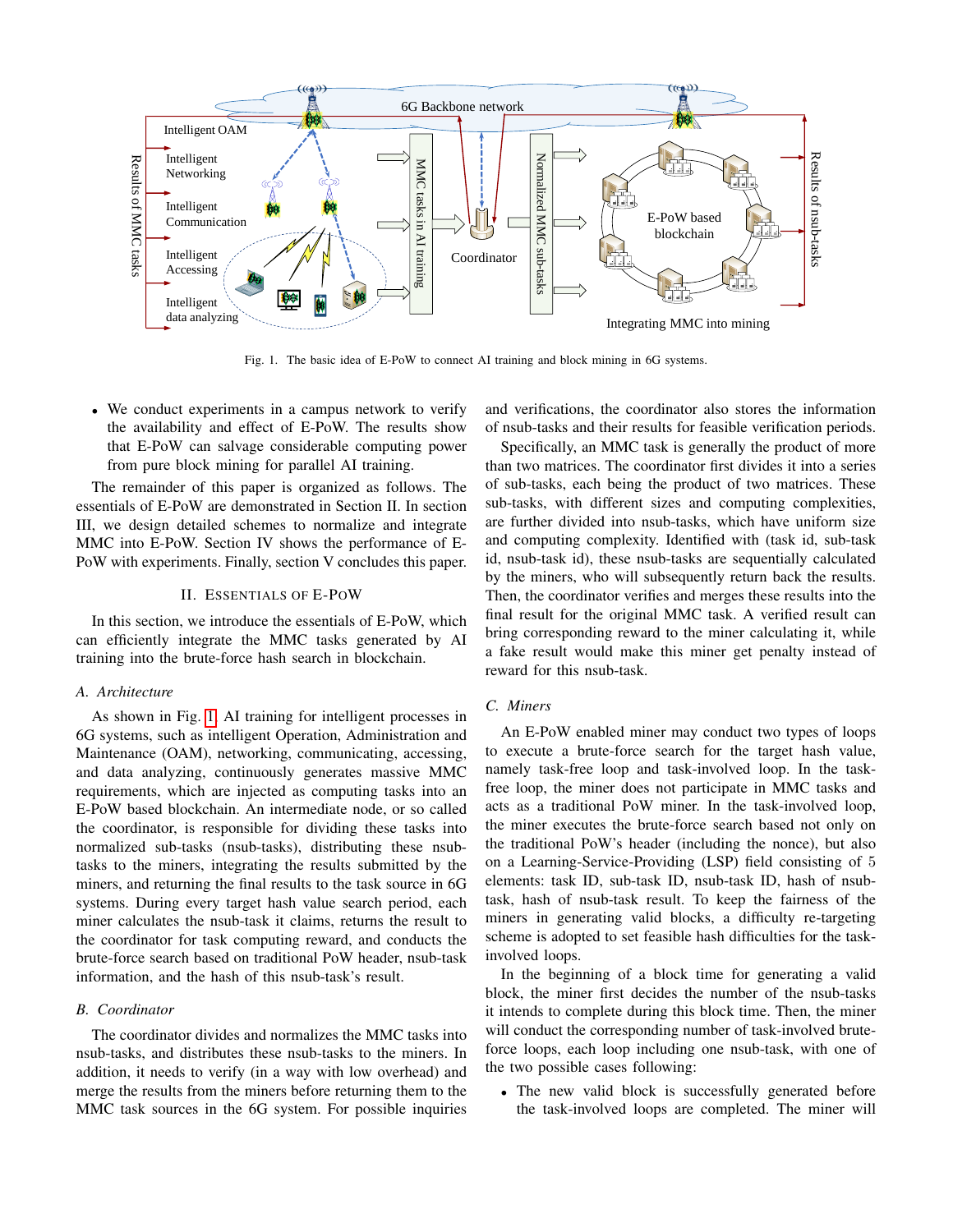broadcast (or verify, when this miner is not the generator) this block, extend the left nsub-tasks to the next block time, and decrease the number of nsub-tasks it claims for the next block time.

• The task-involved loops are completed while the new valid block is not yet successfully generated. The miner will conduct task-free loops until the new block is broadcast by itself or some other miner.

In each task-involved loop, the miner completes the nsubtask of this loop it fetches from the coordinator, fills in the LSP field based on the information and result matrix of this nsub-task, and submits the later to the coordinator. If the result matrix is verified, the miner will get the corresponding task reward. Otherwise, the nsub-tasks of the miner in this block time will be shifted to other available miners and no new nsubtasks will be assigned to this miner in the next block time. The validation of the block generated in a task-involved loop should include the LSP field, in which the task information can be inquired from the coordinator.

## *D. Decentralization and Security of E-PoW*

Besides the capability of connecting AI and blockchain in 6G systems, E-PoW can simultaneously keep the advantages of PoW in aspects of both decentralization and security, which are two major considerations in blockchain systems.

*1) Decentralization:* In an E-PoW based blockchain, each miner has proportional possibility corresponding to its computing power in generating a valid block, based on the follows:

- Ensured fairness. Each task-free loop has identical computing complexity with any others, keeping the fairness among them. And so do the task-involved loops in one miner and one block time, since the nsub-task involved in each task-involved loop also has identical computing complexity. For the fairness between task-free loops and task-involved loops, as well as the fairness among taskinvolved loops in different miners and different block times, a hash difficulty re-targeting scheme is proposed and will be described in detail in Section III.C.
- Independent validation. Although an intermediate node named coordinator is introduced for task assigning and result fetching, the independence of new block validation will not be influenced. From the validating nodes' perspective, the data and result of one task can be identified with the Hash scheme.
- Honest coordinator. The coordinator is honest since:  $(1)$  it can be a server from a trustful third party; 2 although not designed in detail, the honesty can be ensured based on a simple surveillance scheme by the MMC task sources; (3) the coordinator needs the system operating smoothly to achieve more profit from the reward difference between the MMC task sources and the miners.

*2) Security:* In PoW-based blockchains, 51 percent attack is the major security threat. The schemes in E-PoW have not decreased the decentralization of PoW, and an E-PoW based blockchain's tolerated power of the adversary is also no less than 51 percent. In addition, E-PoW based blockchain is an endogenously increasing system since its mutually beneficial scheme can continuously enroll new positive participants pursuing the conveniences or the profits. The additional revenue of completing an MMC task is deterministic and friendly to the miners with limited computing power, which, in PoWbased blockchains, would fall through for extremely low revenue from block mining and thereby had more impulsion to take adversarial behaviors. All these factors can cooperatively increase the security of E-PoW based blockchains.

# III. PROCESS OF MATRIX MULTIPLICATION CALCULATION

MMC is the underlying connection for E-PoW to integrate the AI training into the block mining. In this section, we will present the detailed MMC processing schemes in E-PoW.

# *A. Normalization of MMC Tasks*

An original MMC task that calculates the multiplication of more than 2 matrices can be divided into a series of sub-tasks by the coordinator, each sub-task being the multiplication of 2 matrices. The first sub-task is calculating the multiplication of the first two matrices in the original task, the second sub-task is the multiplication of the first sub-task's result matrix and the third matrix in the original task, and so on. Consequently, the last sub-task, whose result equals to that of the original task, multiplies the result matrix of its previous sub-task by the last matrix of the original task.

Each sub-task will be further divided into a series of normalized nsub-tasks. Each nsub-task is the multiplication of two square matrices with identical number of rows and columns (or basic size for brevity). Consequently, the nsub-tasks have uniform size and computing complexity. The basic size can be determined according to the application environment. For example, in a scenario that the numbers of rows and columns in the sub-tasks' matrices vary from several thousand to ten thousand, the basic size can be set to 500. The scheme of dividing a sub-task into nsub-tasks contains two steps: matrix expansion and matrix partition.

*1) Matrix expansion:* As depicted above, each sub-task is the multiplication of two matrices. Each matrix will be firstly expanded in a minimum necessary extent, so that its numbers of expanded rows and columns are both the integral multiples of the basic size, as shown in Fig. [2.](#page-3-0) The expanded areas can be randomly generated, as long as the following condition holds: the multiplication of the expanded area 1 in the first matrix of the sub-task and the expanded area 2 in the second matrix of the sub-task is a zero matrix. In this way, the sub-task's result matrix is exactly the sub-matrix in the upper left corner of the multiplication of the two expanded matrices.

*2) Matrix partition:* The two expanded matrices of one subtask, whose numbers of rows and columns are all integral multiples of the basic size, can be partitioned without overlap into basic square matrices with the basic size, as shown in Fig. [2.](#page-3-0) According to the multiplication principles of matrices, the result of the sub-task can be obtained by calculating the corresponding multiplications of these basic square matrices.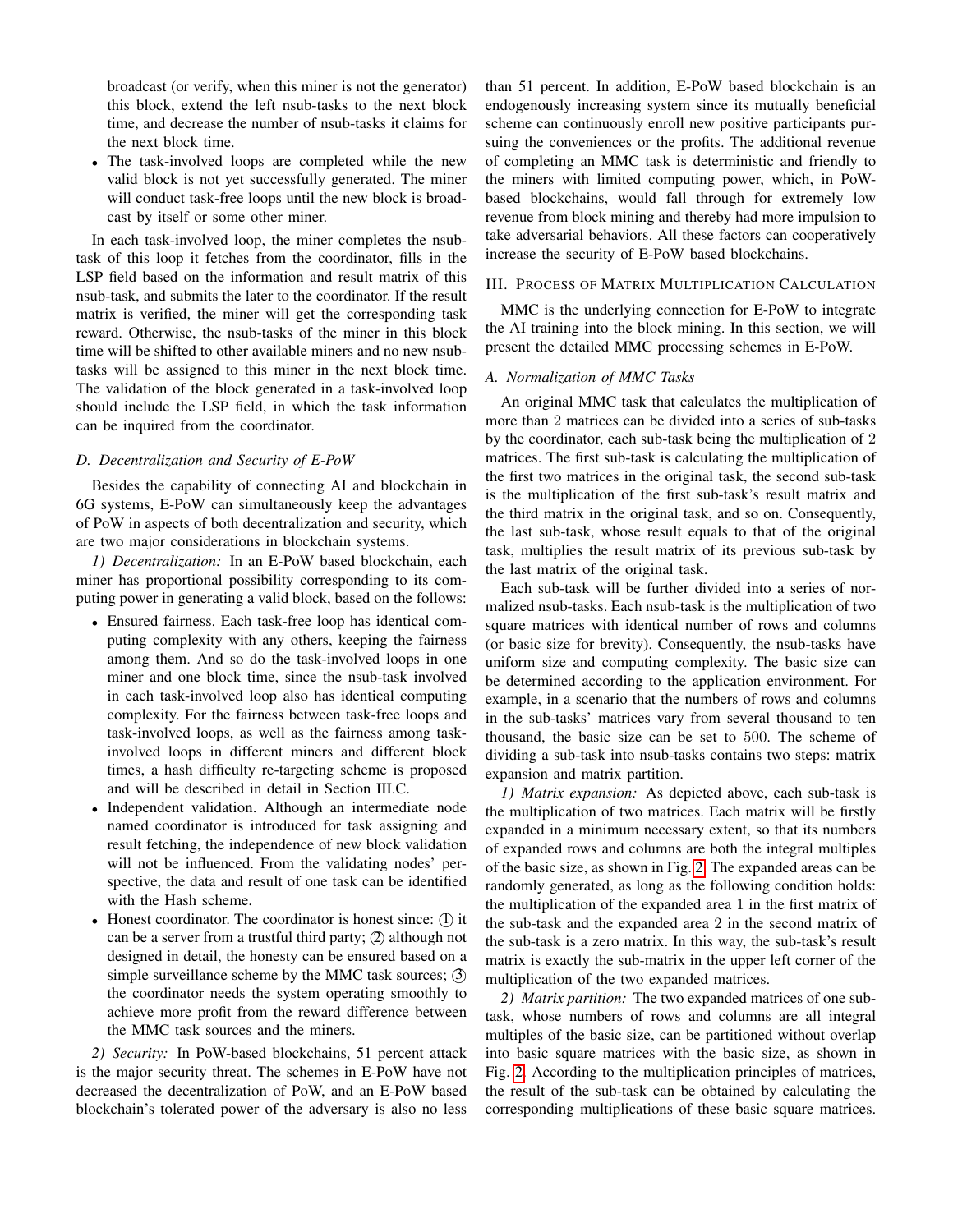

<span id="page-3-0"></span>Fig. 2. Expansion and partition of the matrix in a sub-task.

That is to say, the sub-task can be divided into appropriate nsub-tasks, each nsub-task calculating the multiplication of two basic square matrices with uniform basic size, and thereby these nsub-tasks have identical complexity and workload. By properly merging these nsub-tasks' result matrices, we can easily get the result matrix of the sub-task.

## *B. Result Verification*

The normalized nsub-tasks are continuously assigned by the coordinator to the miners according to each miner's initiative on finishing MMC tasks. In order to ensure that the miners complete the nsub-tasks honestly, a result verification scheme is needed to check the correctness of the result matrices submitted by the miners. The verification of the result for a nsub-task may be conducted by the coordinator or other miners. In some extreme environment with adversaries aiming at destroying the AI training instead of cheating for the reward, existing verification algorithms such as the Freivalds' algorithm, can be adopted. Otherwise, we can use a verification scheme with negligible computing overload as follows.

The nsub-task to be verified is calculating the multiplication of two square matrices with basic size, and the result matrix of this nsub-task is also a square matrix with basic size. Randomly choose a location in the result matrix, calculate the element value at this location based on the original square matrices in the nsub-task, and compare this verification value with the element in the result matrix submitted by the miner. If the verification value doesn't equal to the corresponding element in the result matrix, the result matrix is wrong, and the miner is suspected of cheating for the reward. The randomness in the location choosing, and several times repeating of the verification as needed, can ensure the accuracy of the verification process.

# *C. Difficulty Re-Targeting*

In an E-PoW based blockchain system, the difficulty for the miners to generate a new block can decide the block generation rate (BGR). It is influenced by the basic difficulty and a scale factor, as follows.

The system adjusts the basic difficulty every time when a given number of valid blocks have been successfully generated. This number is called the basic difficulty re-targeting (BDRT) window. The basic difficulty in current BDRT window is determined by three elements: the basic difficulty in the previous BDRT window, the target BGR in the previous BDRT window, and the actual BGR in the previous BDRT window. If the system's actual BGR is larger than the target BGR, which means that the system generates blocks faster than expected, the basic difficulty will be increased, and vice versa.

The scale factor for a miner in one block time is a value varies from 0 to 1, and is inversely proportional to the number of nsub-tasks the miner wants to complete in this block time. Consequently, a miner with lower enthusiasm in completing nsub-tasks will have a larger scale factor. When the miner chooses not to participate in completing nsub-tasks, the scale factor is the maximum value 1.

Then, the final difficulty for a miner to generate a new valid block equals to the multiplication of the basic difficulty and the scale factor. The basic difficulty is same for all the miners, but the scale factor will change with the number of nsubtasks that the miners want to complete. Since the scale factor is inversely proportional to this number, as a consequence, the final difficulty is inversely proportional to this number, which means that the more active the miners are involved in completing nsub-tasks, the lower their mining difficulty will be. Furthermore, when all the miners won't take any nsubtasks, their scale factors will be 1, and the E-PoW based system will degenerate into a traditional PoW-based system, where all the miners have the same hash difficulty, which equals to the basic difficulty.

### IV. EXPERIMENT AND RESULTS ANALYSES

In this section, we conduct experiments to evaluate the availability and performance of the E-PoW consensus. We will firstly introduce the experimental environment, and then demonstrate the experiment results and analyses in detail.

#### *A. Experimental Environment*

We build the experimental platform in a campus network. As shown in Fig. [3,](#page-4-0) six Raspberry Pi Model 3B act as user devices running AI training and processing, which can continuously generate MMC tasks. A ThinkSystem SR860 server acts as the coordinator, transforming the MMC tasks into nsub-tasks for the miners and returning the results back to the user devices. Five personal computers with Intel Core i5-6500 CPU @ 3.20GHz, which are connected through an Ethernet switch, play the part of five miners in an E-PoW based blockchain.

In our experiment, the square matrices are set to have 500 rows and 500 columns, and the blockchain's initial mining difficulty is set to  $2.5 \times 10^{-3}$ . According to the hardware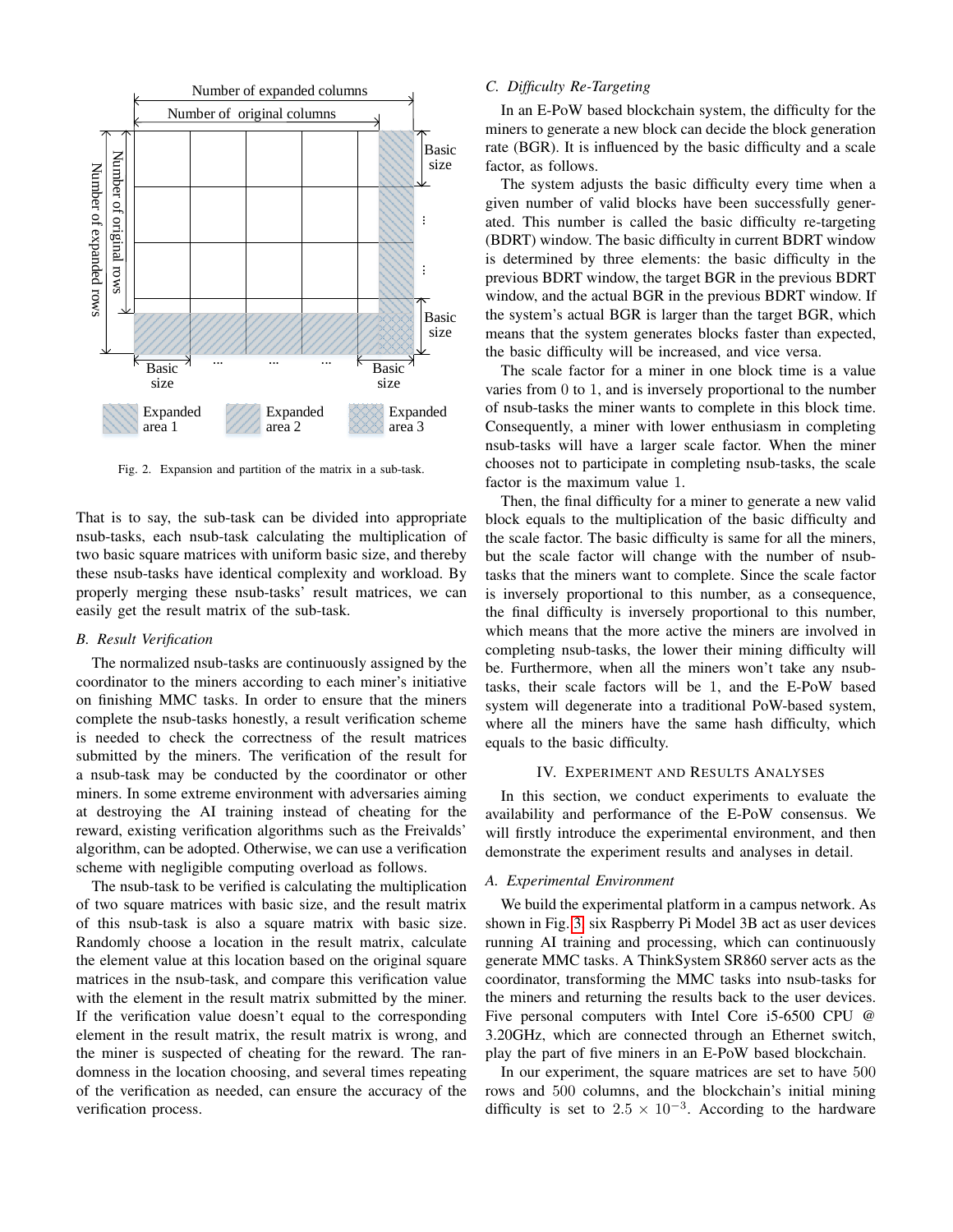

<span id="page-4-0"></span>Fig. 3. The experimental environment.

of our experimental platform, it takes about 0.48 second for the miners to execute one task-involved loop, and the target average BGR is set to 1/300 block per second. Consequently, the maximum number of nsub-tasks that each miner can complete in a block time is set to 600. We run the E-PoW consensus in five types of blockchain networks. The first four types are Type I, II, III and IV network, composed of Type I, II, III, IV miners, respectively. The difference among the four kinds of miners is the initiative of completing the nsub-tasks. For a Type I miner, in each block time it claims 0 nsub-task. And for Type II, III and IV miners, the figures are 200, 400 and 600, respectively. The last one is Type V network, composed of all the above four kinds of miners. The number of miners in the blockchain network varies in a range from 2 to 5 to show the performance changing of E-PoW when the network scale is changing.

#### *B. Experiment Results and Analyses*

We conduct the experiment for 50 times, and show the average results and the analyses in two aspects, namely the time of generating a block, and the efficiency of the miners' computing power.

*1) Time of generating a block:* Fig. [4](#page-4-1) shows the time to generate a valid block in Type I, II, III and IV network respectively, where each type of network contains the maximum number of miners. As shown in Fig. [4,](#page-4-1) the average block generating time in each network is around 300s, which just matches the target average BGR, and indicates that the difficulty re-targeting scheme works well. In addition, comparing Type I, II, III and IV network, the fluctuation range of the block generating time is gradually reduced. This fluctuation comes from the randomness of the process in finding the target hash value of the E-PoW block header. This is because that when the miners take more computing tasks, the blockchain system will be more stable in the time needed to generate a valid new block. The transaction delay can consequently be more stable and the number of extreme long block time can be efficiently reduced.

*2) Efficiency of the miners' computing power:* Fig. [5](#page-5-13) illustrates the impact of the blockchain's height on the miners' contributions in computing MMC tasks. Specifically, in order



<span id="page-4-1"></span>Fig. 4. The block height versus block generating time.

to show the impact of the network scale, Fig. [5](#page-5-13) provides the trend of the miners' contributions when the number of miners varies from 2 to 5 in each type of network.

As shown in Fig. [5,](#page-5-13) the contributions of the miners to AI training are evaluated in the clock periods (CPs) they devote in computing MMC tasks. In Type II, III and IV network, the miners' contributions to MMC tasks increase when the block height gets larger. That is to say, the amount of salvaged computing power in the miners will be continuously increasing with the operation of the blockchain. Compared with Type I network, during the same time span, Type II, III, IV network not only generate 50 valid blocks, but also provide MMC services for user devices. Specifically, among the four types of blockchain networks, Type IV network salvages the most amount of computing power for MMC tasks, followed by Type III network, Type II network, and Type I network in sequence. The reason is that the types of miners in these networks are different. The miners in Type IV network are most active in conducting task-involved loops, which means that they complete the most tasks in each block time. Thus, compared with other networks, the amount of effectively utilized computing power in Type IV network is the largest. Therefore, the computing power of E-PoW based network can be utilized more effectively than that of the traditional PoWbased network. The more active the miners are involved in the MMC tasks, the more computing power is effectively salvaged.

In each type of network, we can find the amount of the salvaged computing power for MMC tasks also increases with the expansion of the network scale. Take Type IV network as an example, when the network has only 2 miners and the block height is 50, the miners' total computing resource salvaged for MMC tasks is about  $2 \times 10^{13}$  CPs. When the number of miners grows to 5, the salvaged computing resource increases to  $5.5 \times 10^{13}$  CPs. Consequently, unlike traditional PoW-based blockchains, the expansion of network scale will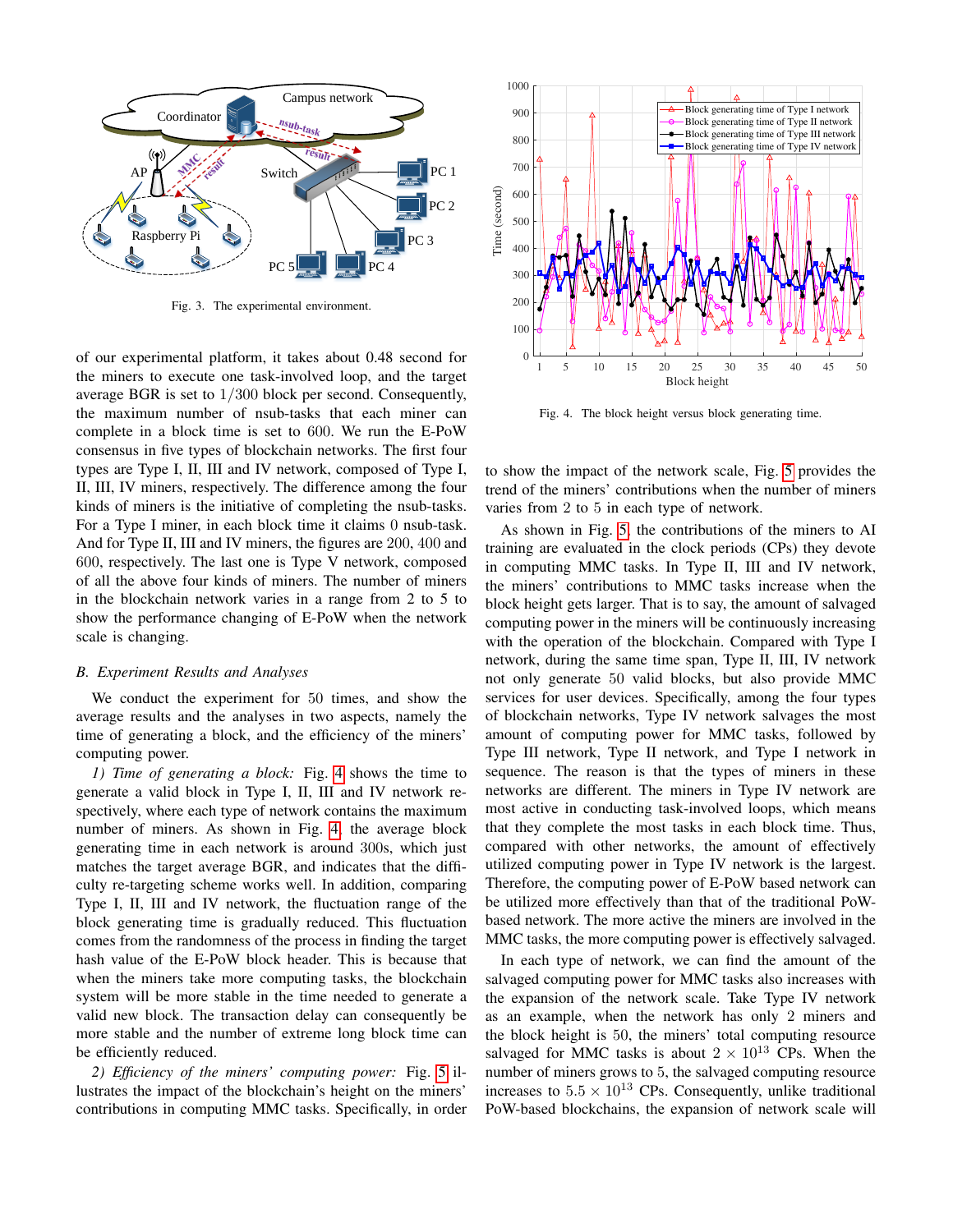

<span id="page-5-13"></span>Fig. 5. The block height versus the miners' contributions to the MMC tasks.

lead to more computing resource salvaged, or in another word, less computing resource wasted.

Fig. [6](#page-5-14) illustrates the impact of the network scale on the efficiency of the miners' computing power. For each network type, although the number of miners is different, the efficiency change of the computing power is negligible. That is to say, the difference of the network scale has little influence on the efficiency of the computing power in the miners. At the same time, the efficiency of the computing power is proportional to the initiative of the miners in completing MMC tasks. In Type I network, which is a traditional PoW network, the miners utilize all their computing power for target hash value search. That is to say, besides the block mining, no computing power is salvaged and effectively used for MMC tasks. As a comparison, in Type II, III and IV network, the number of nsub-tasks completed by each miner during one block time reaches their corresponding maximum value, and the efficiency of their computing power improves considerably by up to 80 percent compared with that in PoW-based blockchains.

### V. CONCLUSION

This paper has proposed an E-PoW consensus for 6G systems to integrate vast MMC tasks of AI training into the block mining of blockchains, as well as the detailed schemes transforming MMC tasks generated by AI to nsub-tasks computable in the miners. Based on the elaborated schemes in the consensus, E-PoW can keep the fairness, independence and security of generating valid blocks while connecting AI and blockchain in 6G systems. The extensive experiments show that E-PoW can salvage by up to 80 percent computing power from pure block mining for parallel AI training. For future work, a reward adjustment scheme can be designed to adjust the miners' initiative of participating in the MMC tasks. To further improve the efficiency of the AI training, schemes to reduce the transmission delay of the tasks and results can also be studied.



<span id="page-5-14"></span>Fig. 6. Impact of network scale on the efficiency of the miners' computing power.

#### ACKNOWLEDGMENT

This work was partly supported by the National Key R&D Program of China (No. 2018YFE0117500), the Science and Technology Program of Sichuan Province, China (No. 2019YFG0534), and the EU H2020 Project COSAFE (No. MSCA-RISE-2018-824019).

#### **REFERENCES**

- <span id="page-5-0"></span>[1] K. B. Letaief, W. Chen, Y. Shi, J. Zhang, and Y. A. Zhang, "The roadmap to 6g: Ai empowered wireless networks," *IEEE Communications Magazine*, vol. 57, no. 8, pp. 84–90, 2019.
- <span id="page-5-1"></span>[2] R. Gupta, A. Shukla, and S. Tanwar, "Bats: A blockchain and aiempowered drone-assisted telesurgery system towards 6g," *IEEE Transactions on Network Science and Engineering*, pp. 1–1, 2020.
- <span id="page-5-2"></span>[3] S.Nakamoto, "Bitcoin: A peer-to-peer electronic cash system," [Online]. Available: [https://bitcoin.org/bitcoin.pdf,](https://bitcoin.org/bitcoin.pdf) 2008.
- <span id="page-5-3"></span>[4] "Top 100 cryptocurrencies by market capitalization," [Online]. Avaliable: [https://coinmarketcap.com,](https://coinmarketcap.com) 2021.
- <span id="page-5-4"></span>[5] S. King and S. Nadal, "Ppcoin: peer-to-peer crypto-currency with proof-of-stake," [Online]. Available: [http://peercoin.net/assets/paper/](http://peercoin.net/assets/paper/peercoin-paper.pdf) [peercoin-paper.pdf,](http://peercoin.net/assets/paper/peercoin-paper.pdf) Aug. 2012.
- <span id="page-5-5"></span>[6] I. Bentov, C. Lee, A. Mizrahi, and M. Rosenfeld, "Proof of activity: Extending bitcoin's proof of work via proof of stake." *IACR Cryptology ePrint Archive*, 2014.
- <span id="page-5-6"></span>[7] D. Larimer, "Delegated proof-of-stake (dpos)," [Online]. Available: [https://bitshares.org/technology/delegated-proof-of-stake-consensus,](https://bitshares.org/technology/delegated-proof-of-stake-consensus) 2014.
- <span id="page-5-7"></span>[8] M. Milutinovic, W. He, H. Wu, and M. Kanwal, "Proof of luck: An efficient blockchain consensus protocol," in *proceedings of the 1st Workshop on System Software for Trusted Execution*, 2016, pp. 1–6.
- <span id="page-5-8"></span>[9] Y. Wei, M. Xiao, N. Yang, and S. Leng, "Block mining or service providing: A profit optimizing game of the pow-based miners," *IEEE Access*, vol. 8, pp. 134 800–134 816, 2020.
- <span id="page-5-9"></span>[10] A. Shoker, "Sustainable blockchain through proof of exercise," in *2017 IEEE 16th International Symposium on Network Computing and Applications (NCA)*. IEEE, 2017, pp. 1–9.
- <span id="page-5-10"></span>[11] W. Wang, D. T. Hoang, P. Hu, Z. Xiong, D. Niyato, P. Wang, Y. Wen, and D. I. Kim, "A survey on consensus mechanisms and mining strategy management in blockchain networks," *IEEE Access*, vol. 7, pp. 22 328– 22 370, 2019.
- <span id="page-5-11"></span>[12] S. King, "Primecoin: Cryptocurrency with prime number proof-ofwork," [Online]. Available: [http://primecoin.io/bin/primecoin-paper.pdf,](http://primecoin.io/bin/primecoin-paper.pdf) 2013.
- <span id="page-5-12"></span>[13] C. Chenli, B. Li, Y. Shi, and T. Jung, "Energy-recycling blockchain with proof-of-deep-learning," in *2019 IEEE International Conference on Blockchain and Cryptocurrency (ICBC)*, May 2019, pp. 19–23.